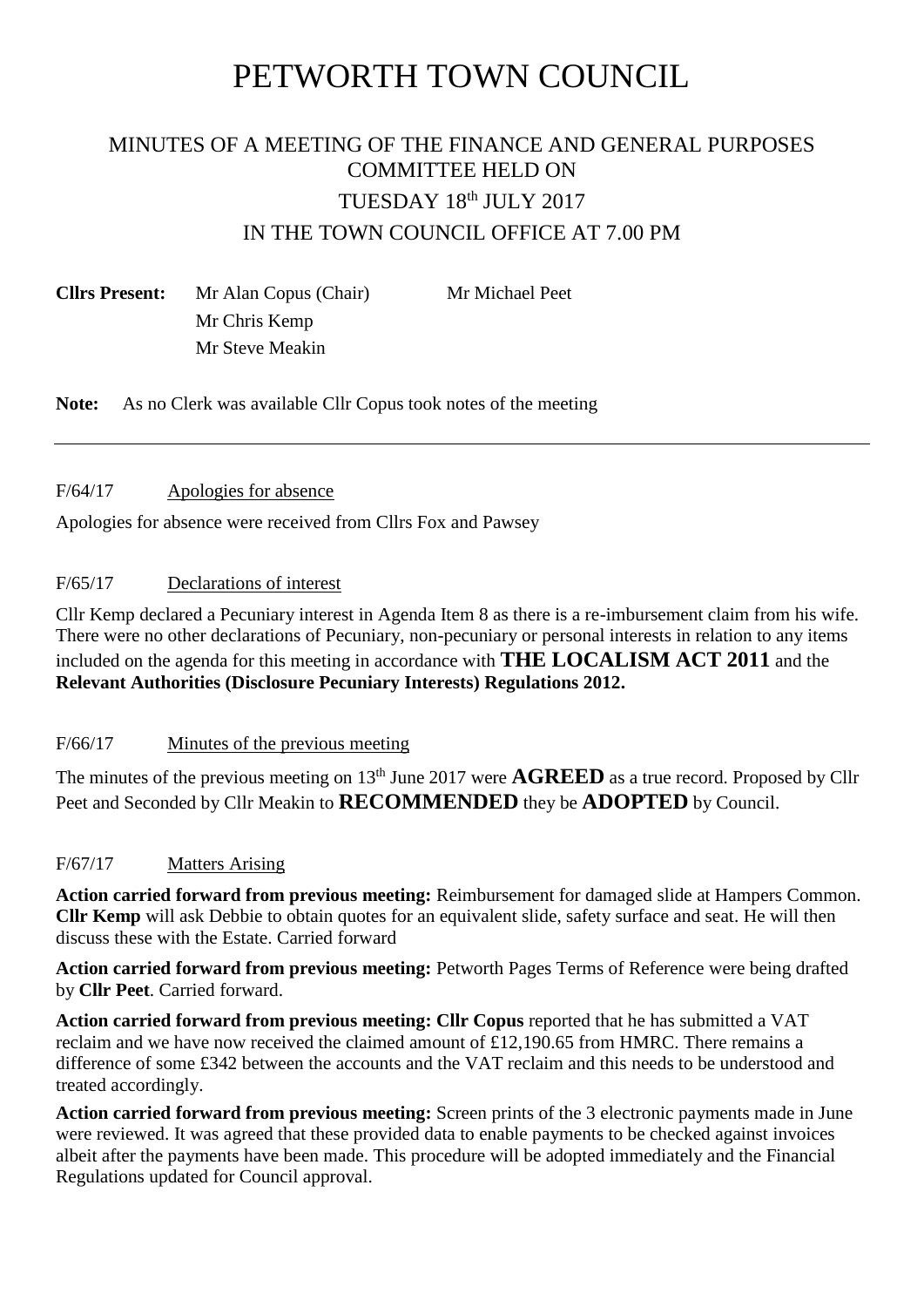**Action carried forward from previous meeting:** The promised credit from BT has yet to be confirmed as received. Council has approved an additional payment to BT of £10 per month to provide unlimited call usage. Carried forward.

**Action carried forward from previous meeting:** We need to progress CDC giving us £6500 to cover the costs of the cemetery maintenance which they undertook previously. **Cllr Kemp** reported that a meeting was booked with CDC (Andrew Howard) to progress this. Carried forward.

# **Action carried forward from previous meeting: Cllr Copus** to update the Risk Assessment

#### F/68/17 Electronic Payments

Cllrs Kemp and Peet, as bank signatories, initialed the individual transaction prints for those payments made in June to confirm that the bank account details were as per the suppliers' invoices.

#### F/69/17 June 2017 Accounts

| <b>INCOME</b>                          | Annual<br><b>Budget</b> | <b>Actual</b><br>to date |
|----------------------------------------|-------------------------|--------------------------|
| Precept                                | 112,800                 | 56,401                   |
| <b>Support Grant</b><br>Hampers Common | 3,345                   | 1,673                    |
| Hire                                   | 300                     | 0                        |
| Interest                               | 15                      | 1                        |
| <b>Allotment Rents</b>                 | 2,400                   | 758                      |
| <b>Xmas Event</b>                      | 2,500                   | 800                      |
| <b>Farmers Market</b>                  | 5,000                   | 1,745                    |
| <b>Totals</b>                          | 126,360                 | 61,376                   |

| <b>EXPENDITURE</b> |                               | Annual        | Actual   |
|--------------------|-------------------------------|---------------|----------|
|                    |                               | <b>Budget</b> | to date  |
| Outside            | Grounds maintenance           |               |          |
|                    | <b>Rosemary Gardens</b>       | 4000          | 780      |
|                    | Hampers Common                | 4000          | 1,190    |
|                    | Cemeteries                    | 1000          | 6,850    |
|                    | Other areas                   |               | 1,225    |
|                    | Rosemary Gardens Maintenance  | 800           | $\Omega$ |
|                    | Hampers Common Maintenance    | 1,500         | 149      |
|                    | Hampers Common Lease          | 350           | $\Omega$ |
|                    | Safety checks                 | 576           | 345      |
|                    | Waste & Dog Bins              | 1,200         | 1,073    |
|                    | Hanging Baskets - Maintenance | 800           | 0        |
|                    | Hanging Baskets - Watering    | 2,000         | 0        |
|                    | <b>Planters</b>               | 200           | $\Omega$ |
|                    | <b>CCTV</b>                   | 5,000         | 5,000    |
|                    | <b>Street Lighting</b>        | 1,800         | 308      |
|                    | Church clock                  | 250           | $\Omega$ |
|                    | <b>General Maintenance</b>    | 2,000         | 486      |
|                    |                               | 25,476        | 17,407   |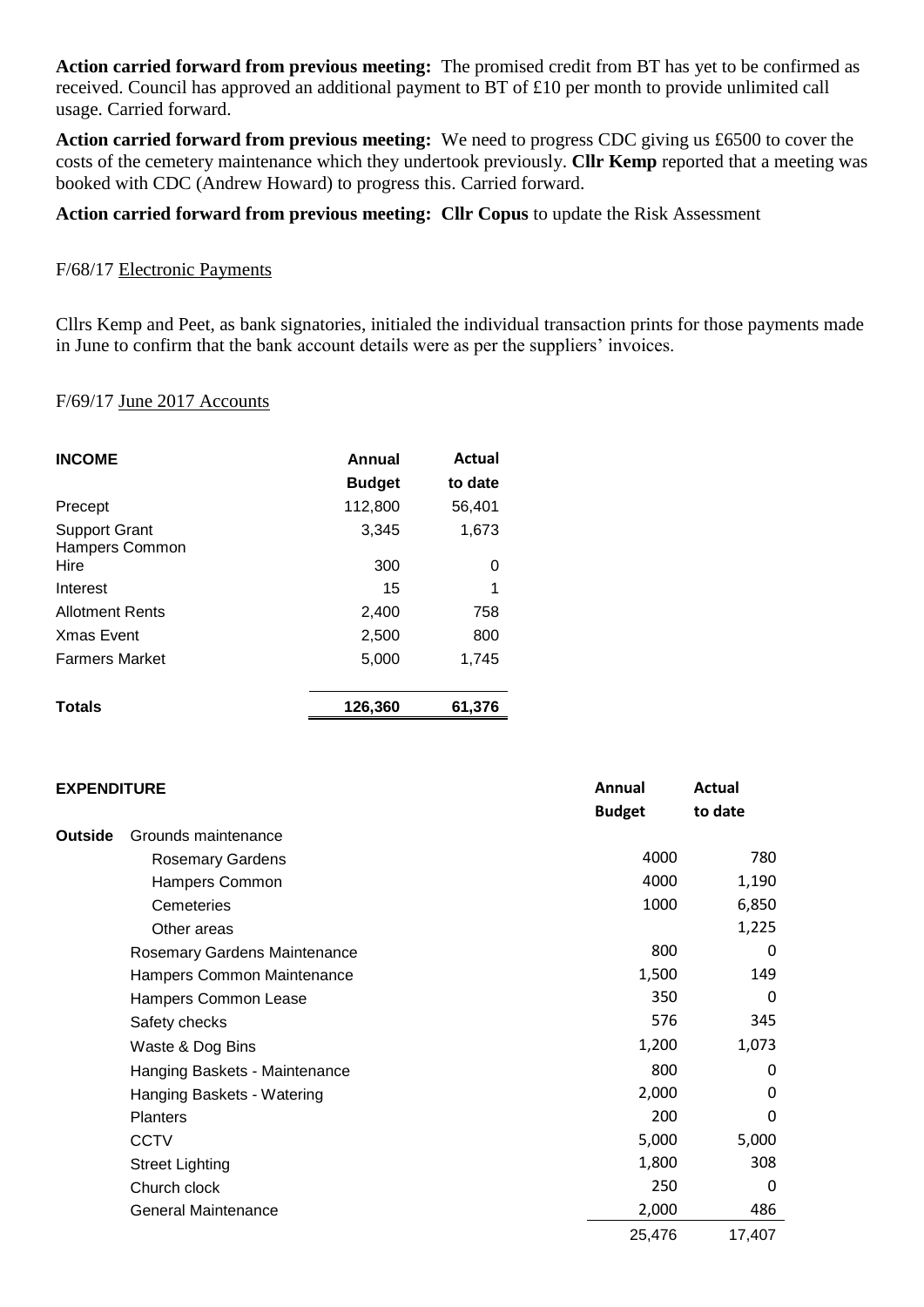|       | <b>Allotments Lease</b>                          | 1,500         | 750              |
|-------|--------------------------------------------------|---------------|------------------|
|       | <b>Allotments Water</b>                          | 250           | 10               |
|       | <b>Allotments Maintenance</b>                    | 750           | $\boldsymbol{0}$ |
|       |                                                  | 2,500         | 760              |
|       | Xmas Event - General                             | 1,300         | 79               |
|       | Xmas Event - Tree pit                            | 500           | 0                |
|       | Xmax Event - Lighting                            | 500           | 0                |
|       |                                                  | 2,300         | 79               |
|       | <b>Farmers Market</b>                            | 4,000         | 1,656            |
| Admin | Office Rent & Service Charges                    | 6,700         | 3,189            |
|       | <b>Clerk's Salary</b>                            | 31,000        | 0                |
|       | Clerk's pension from 1/2/2017 @<br>3%            | 756           | $\pmb{0}$        |
|       |                                                  | 1,000         | 5,212            |
|       | Office temp                                      | 1,200         | 274              |
|       | <b>HR Consultancy</b>                            | 1,500         | 1,337            |
|       | Insurance                                        | 900           | 868              |
|       | <b>SALC/SLCC Subscriptions/Contracts</b>         |               |                  |
|       | <b>Audit Fee</b>                                 | 1,000         | 320              |
|       | Annual meetings                                  | 150           | 175              |
|       | <b>Office Expenditure</b>                        | 900           | 538              |
|       | Expenses/Postage                                 | 120           | 27               |
|       | Repayment of £80k loan for playgrounds           | 8,900         | 4,480            |
|       | <b>Local Election</b>                            | 2,000         | 0                |
|       | Training                                         | 1,000         | 80               |
|       | Web Site                                         | 200           | $\pmb{0}$        |
|       | Comms/IT                                         | 800           | 129              |
|       | Office Water                                     | 110<br>58,236 | 0<br>16,630      |
|       |                                                  |               |                  |
| Misc  | <b>Grants Awarded</b>                            | 4,000         | 0                |
|       | Repayment of £10k loan for skatepark             | 1,221         | 0                |
|       | Skatepark                                        | 500           | 0                |
|       | Traffic consultant recommended<br>works          | 2,500         | 3,180            |
|       | War Memorial                                     | 0             | 0                |
|       |                                                  | 3,200         | 0                |
|       | Street light refurbishment<br><b>Bus shelter</b> | 2,500         | 0                |
|       |                                                  | 500           | 0                |
|       | Jubilee walk                                     | 0             | 0                |
|       | Sign posts                                       | 0             | 0                |
|       | Queen's 90th birthday celebrations               | 250           | 0                |
|       | Chairman's allowance                             |               | 285              |
|       | Petworth Pages contribution                      | 1,140         |                  |
|       | Jubilee Walk Info Boards, Gates etc              | 3,500         | 0                |
|       | Grove Lane allotment wall                        | 4,500         | 0                |
|       | Cemetery seat                                    | 500           | 0                |
|       | Office redecoration                              | 500           | 0                |
|       | Neighbourhood Plan                               | 7,000         | 7,334            |
|       | <b>Petworth Sports</b>                           |               | 696              |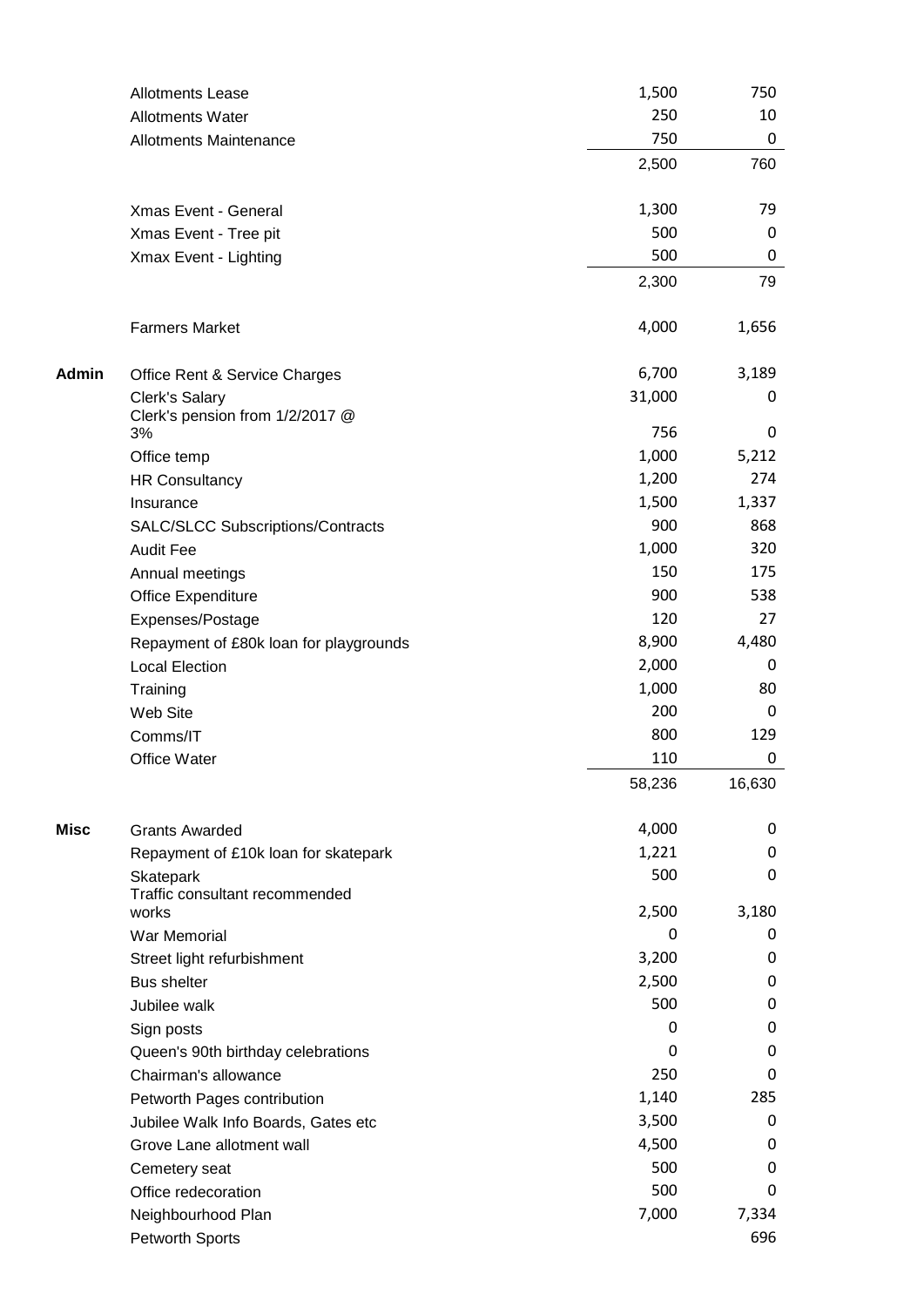| Unallocated budget/contingency | 2,000   | 1,344  |
|--------------------------------|---------|--------|
|                                | 33,811  | 12,838 |
| Totals                         | 126,323 | 49,370 |

It was noted that the Income was on track, with all Allotment monies for 2107/18 year having now been received, much of it towards the end of the last financial year. The high cash Expenditure in the three months is offset by £17k of accruals made at the end of the last financial year, thus bringing net actual expenditure just below the budget run rate.

#### F/70/17 Bank Reconciliation

| <b>BALANCE SHEET</b>             |            |           |             |            |
|----------------------------------|------------|-----------|-------------|------------|
| Reserve at 1 April 2017 -        |            |           | Nat West    |            |
| general                          |            | 27,336    | balances at | 30/06/2017 |
| Reserve at 1 April 2017 - for    |            |           | Current     |            |
| allotments                       |            | 1,369     | Account     | 10,265.75  |
| Reserve at 1 April 2017 - for    |            |           | Deposit     |            |
| FM.                              |            | 3,122     | Account     | 14,040.04  |
| Reserve at 1 April 2017 - for    |            |           |             |            |
| Playparks                        |            | $-5,923$  |             |            |
| Reserve at 1 April 2017 - for    |            |           |             |            |
| <b>Bus shelter</b>               |            | 3,000     |             |            |
| Less: Recoverable VAT            |            |           |             |            |
| 2015/16                          |            | 669       |             |            |
| Less: Recoverable VAT            |            |           |             |            |
| 2016/17                          |            | $-13,202$ |             |            |
| Less: Recoverable VAT<br>2107/18 |            | $-4,072$  |             |            |
|                                  |            |           |             |            |
| Plus: income                     |            | 61,376    |             |            |
| Less: expenditure                |            | $-49,370$ |             |            |
| Balance at                       | 30/06/2017 | 24,305.79 |             | 24,305.79  |

Cllr Peet signed the Bank Statement balances as agreeing to the above system balances. It was noted that the 6p difference reported at the end of May had been corrected by making a payment 6p higher than this month's invoices.

#### F/71/17 Invoices for approval

| Supplier                   | Gross    | <b>VAT</b> | Net      | <b>Budget line</b>            |
|----------------------------|----------|------------|----------|-------------------------------|
| <b>Barnsfold Nurseries</b> | 808.80   | 134.80     | 674.00   | Hanging Baskets - Maintenance |
| Southern Electric          | 3.48     | 0.16       | 3.32     | <b>Street Lighting</b>        |
|                            | 26.18    | 1.24       | 24.94    | <b>Street Lighting</b>        |
| Total £44.90               | 15.24    | 0.72       | 14.52    | <b>Street Lighting</b>        |
| <b>WSCC</b>                | 886.32   | 147.72     | 738.60   | <b>Street Lighting</b>        |
| <b>HJS Land Services</b>   | 3,295.00 | 0.00       | 260.00   | <b>Rosemary Gardens</b>       |
|                            |          |            | 440.00   | Hampers Common                |
|                            |          |            | 1,900.00 | <b>Cemeteries</b>             |
|                            |          |            | 695.00   | Other areas                   |